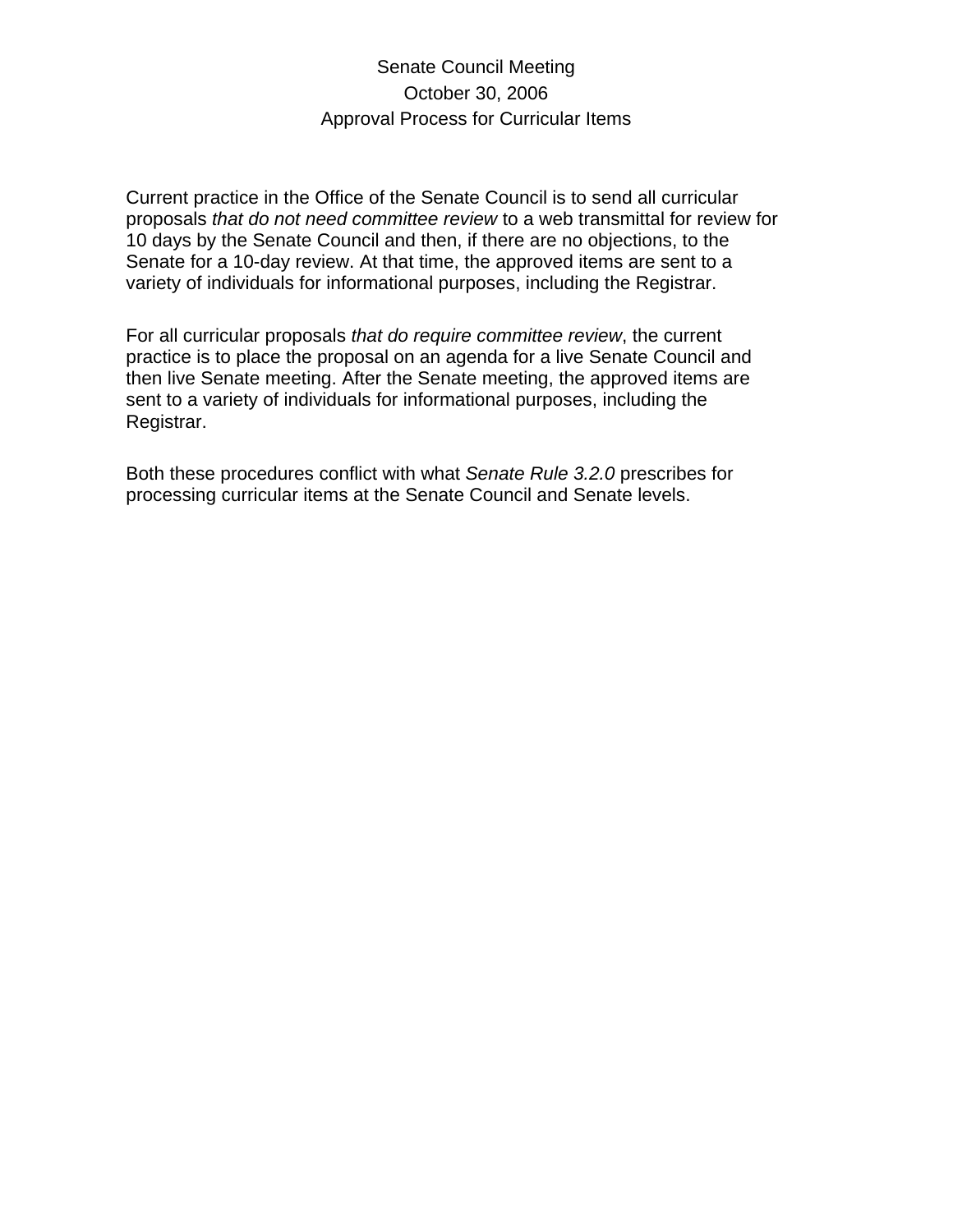### **3.2.0 PROCEDURES FOR PROCESSING ACADEMIC PROGRAMS AND CHANGES** [US: 11/14/88; US: 10/11/99]

The initiation of academic programs and changes in existing academic programs shall be processed as provided in this rule. When new programs involve new courses or changes in courses, the programs and courses will receive simultaneous consideration under this rule. Changes in courses not involving changes in academic programs shall be approved under Rule 3.3.0 and not under this Rule.

### A Initial approval by College Faculty

1. New programs or changes in programs, including degree titles, are initially approved by Faculty of the educational unit most nearly connected with the program and are approved by the College Faculty in a manner they prescribe (*GR VII.A.4(b)*).

2. The College Faculty makes its recommendations to the Dean who signs and forwards those recommendations to the Council(s) of the Senate (*GR VII.A.4.(c)*), supplying the information required, and at the same time circulating a description of these recommendations to the Deans, Department Chairs or Division Heads and members of the University Senate. In the case of Deans and Department Chairs or Division Heads, these notices shall be posted in a central location where all faculty may see and have opportunity to raise objections in the allotted time. [US: 10/11/99; US: 4/10/00; SREC 8/18/06]

In the above and SR 3.3.0, exercises to forward the College Faculty's educational policy recommendation to the University Senate, the dean as chair of the College Faculty is attesting by signature that the recommendation was approved as per prescribed College Faculty Rules. This Senate Rule does not preclude the dean's prerogative under *GR VII.B.3* to include (with appropriate notification to the College Faculty) the dean's own opinion about either the academic merits of the recommendation or its administrative feasibility. [RC: 6/06/06]

 3. A set of guidelines, approved by the Senate Council, is available for proposing new undergraduate, graduate and professional programs. Forms, approved by the Senate Council, are available in the Senate Council office or at http://www.uky.edu/USC/Forms/FormsPage.html for proposing changes in existing doctoral, masters and undergraduate programs. There are no program change forms for the programs in law, medicine and dentistry. [US: 10/11/99]

 4. University Studies Program. Changes in the University Studies Program need approval only of the University Studies Committee and no other College or Academic Council prior to submission to the Senate Council.

B Approval by Academic Council [US: 10/11/99; SREC: 6/8/06]

 1. Jurisdiction. If approved by the College Faculty, the proposed program or program change is forwarded to the appropriate academic council as provided in this subpart.

a. Medical Center. All programs recommended by the colleges of the Medical Center shall be forwarded first to the Academic Council for the Medical Center (ACMC). If approved by the ACMC, the proposal shall be forwarded as provided in subparts b-c below.

b. Undergraduate degree programs. All programs or changes in programs leading to the undergraduate degree shall be forwarded to the Undergraduate Council, except those that are governed by subpart d (Professional degree programs).

c. Graduate degree programs. All new graduate programs or changes in graduate programs shall be forwarded to the Graduate Council.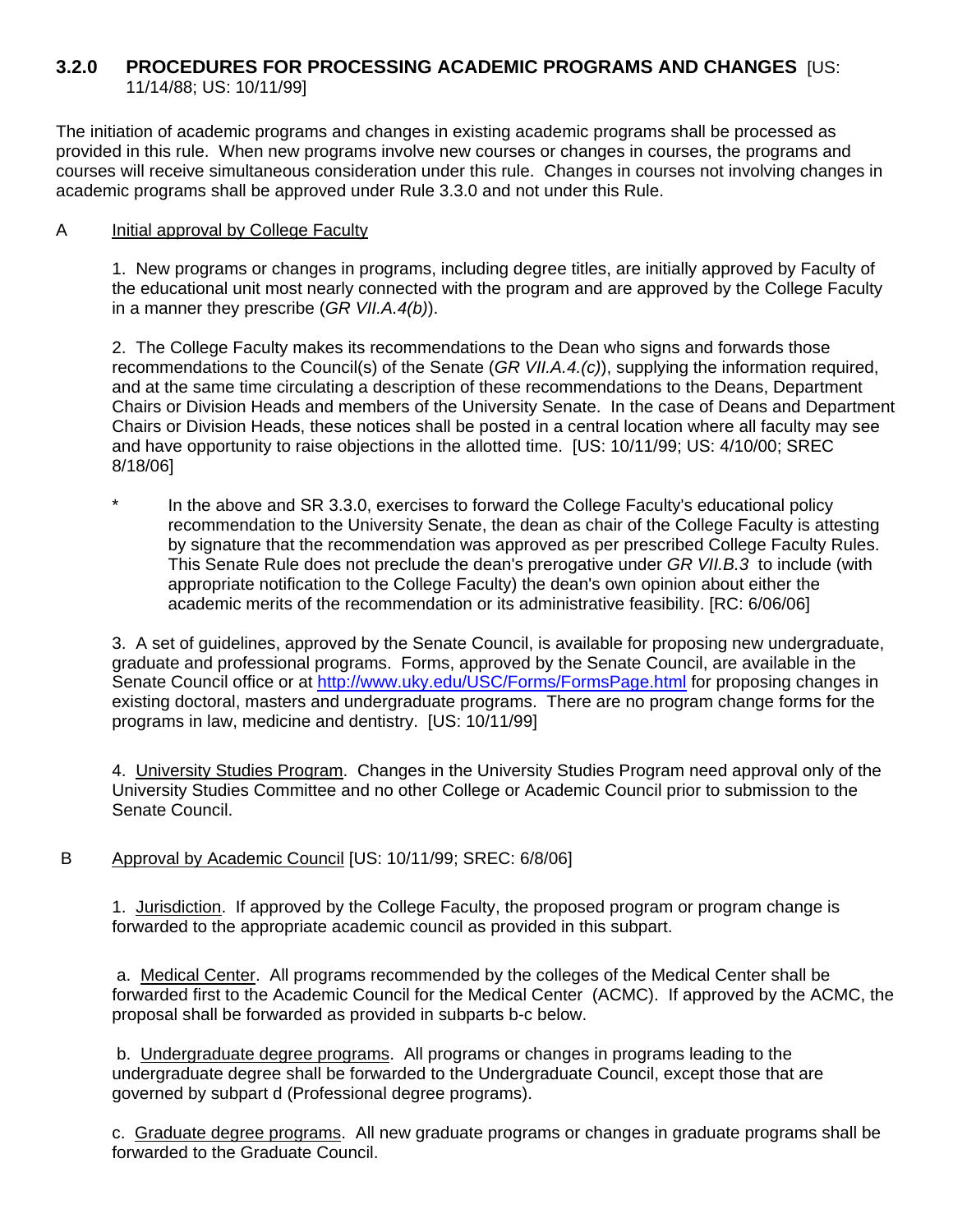d. Professional degree programs. Programs or changes in programs leading to professional degrees in the Colleges of the Medical Center, including professional baccalaureate programs in the College of Health Sciences require approval by the ACMC only. Professional degree programs or program changes in the College of Law do not require approval by an academic council.

 2. Any University Faculty member having objection to any part of the College recommendations may report that objection to the chair of the appropriate Council, within ten (10) days of the date of the College circulation.

3. Within thirty (30) days of initial receipt of the proposal, the Council(s) will take action on it or notify the College as to the status and reason for delay, with a copy to the Senate Council and Registrar's Office. When action is taken, the Councils report their recommendations to the Senate Council, except that first, the Graduate Council first recommends to the Graduate Faculty for action and transmittal to the Senate Council.

4. University Studies Program. Changes in the University Studies Program need approval only of the University Studies Committee and no other College or Academic Council prior to submission to the Senate Council.

# **C Approval by Senate Council [US: 10/11/99; US: 2/10/03]**

**1. New degree programs require a statement of administrative feasibility from the Office of the Provost before final action is taken.** 

**2. After clearance through the Registrar's Office, the Senate Council then acts on the program proposal. In the case of proposals involving the University Studies Program, if the Senate Council approves the proposed changes, it shall put all proposals to make any significant changes in the nature of the University Studies Program or in the structure of the Program's requirements on the Senate agenda for approval. In cases other than those involving the University Studies Program, upon approval of the proposed program, the Senate Council circulates notice of approval of the program and the courses involved. If no objection is raised to the Senate Council actions on programs within ten (10) days of notification, these actions become official. If objection is raised and resolution not accomplished, a Senator may have the issue placed on the agenda of the next regular Senate meeting by sending a written objection, signed by five Senators, to the Senate Council. Action by the University Senate on such objections is final. Reports of these decisions will be circulated for information only.** 

### **3. In the case of new programs, the Senate Council, or the University Senate, reports the action taken to the Provost of the University.**

Note: Technical courses and programs are those leading to a two-year Associate of Applied Sciences degree, or academic certificate and direct placement in the workforce.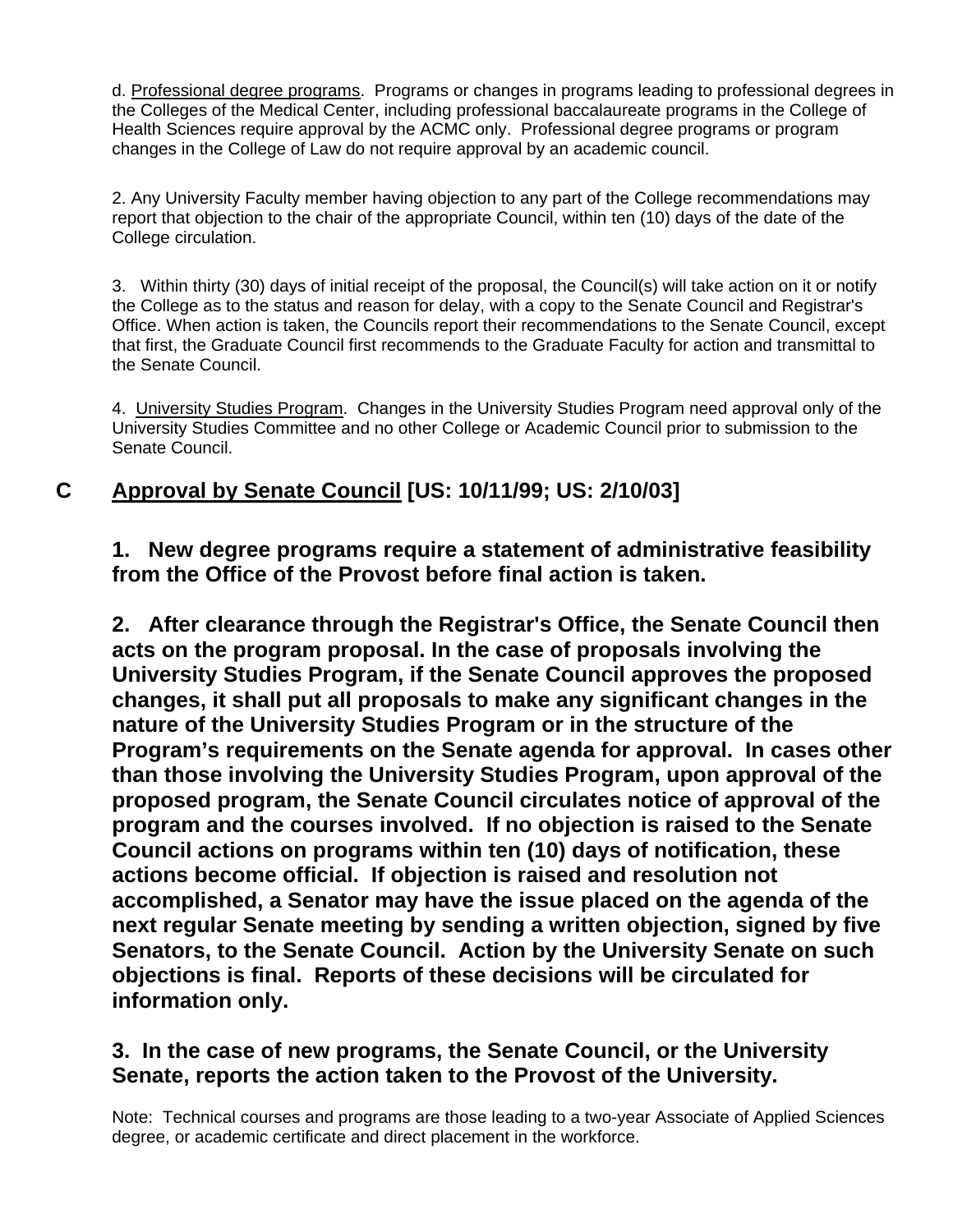### **3.3.0 PROCEDURES FOR PROCESSING COURSES AND CHANGES IN COURSES** [US: 11/14/88; US 10/11/99]

Applications for initiating new courses, changes in existing courses, or dropping courses, must be processed as provided in this rule.

#### A Initial approval by College Faculty

1. New courses or changes in courses, and dropped courses, are initially approved by the Faculty of the educational unit most nearly connected with the courses and are approved by the College Faculty in a manner they prescribe (*GR VII.A.4.(b)*). [SREC 8/18/06]

2. The College Faculty makes its recommendations to the dean, who signs and forwards those recommendations to the Council(s) of the Senate (*GR VII.A.4.(c)*), supplying the information required, and at the same time circulating a description of these recommendations to the Deans, Department Chairs or Division Heads and members of the University Senate. In the case of Deans and Department Chairs or Division Heads, these notices shall be posted in a central location where all faculty may see and have opportunity to raise objections in the allotted time. [US: 10/11/99; US: 4/10/00]

 3. Forms for new, changed and dropped courses, approved by the Senate Council, are available in the Senate Council office or at http://www.uky.edu/FiscalAffairs/Shared/Forms/courses.htm. [US 10/11/99]

#### B Approval by Academic Council [US: 10/11/99]

Subject to Part C below, responsibility for the approval of new courses, changes in courses and dropping of courses, shall be vested in the appropriate Councils as follows:

1. The Undergraduate Council will make the final decision on all new courses or changes in courses which may be used for credit toward an undergraduate degree, except that the Undergraduate Council will have courses numbered 500-599 routed to it in the usual manner, but will only recommend on these and forward them to the Graduate Council for consideration.

2. The Graduate Council will make the final decision on all new courses or changes in courses which may be used for credit toward a graduate degree, except that the Graduate Council will have courses numbered 400G-499G routed to it in the usual manner, but will recommend only on these and forward them to the Undergraduate Council for consideration.

3. Where the recommendation of the Undergraduate Council on a 500- 599 level course is in disagreement with the decision of the Graduate Council and in the case when the Graduate Council's recommendation of a 400G-499G is in disagreement with the Undergraduate Council, the matter shall be referred to the Senate Council for a final decision.

4. The Academic Council for the Medical Center will make the initial decision on all new courses or changes in courses leading to undergraduate and graduate degrees originating in the colleges of the Medical Center (ACMC), and will forward the recommendation according to paragraphs 1 and 2 above.

5. New courses and changes in courses that are professional in nature originating in the colleges of the Medical Center shall be approved by the ACMC only.

6. The Academic Council for the Lexington Community College will make the final decision on all new courses or changes in courses originating in the Lexington Community College.

7. Course proposal(s) relating to the University Studies Program shall, after approval by the Undergraduate Council, be circulated to the faculty prior to being forwarded to the Senate Council. The University Studies Committee shall give the faculty time to send written comments about the proposal(s) or to suggest additional courses. The Committee also shall hold one or more public